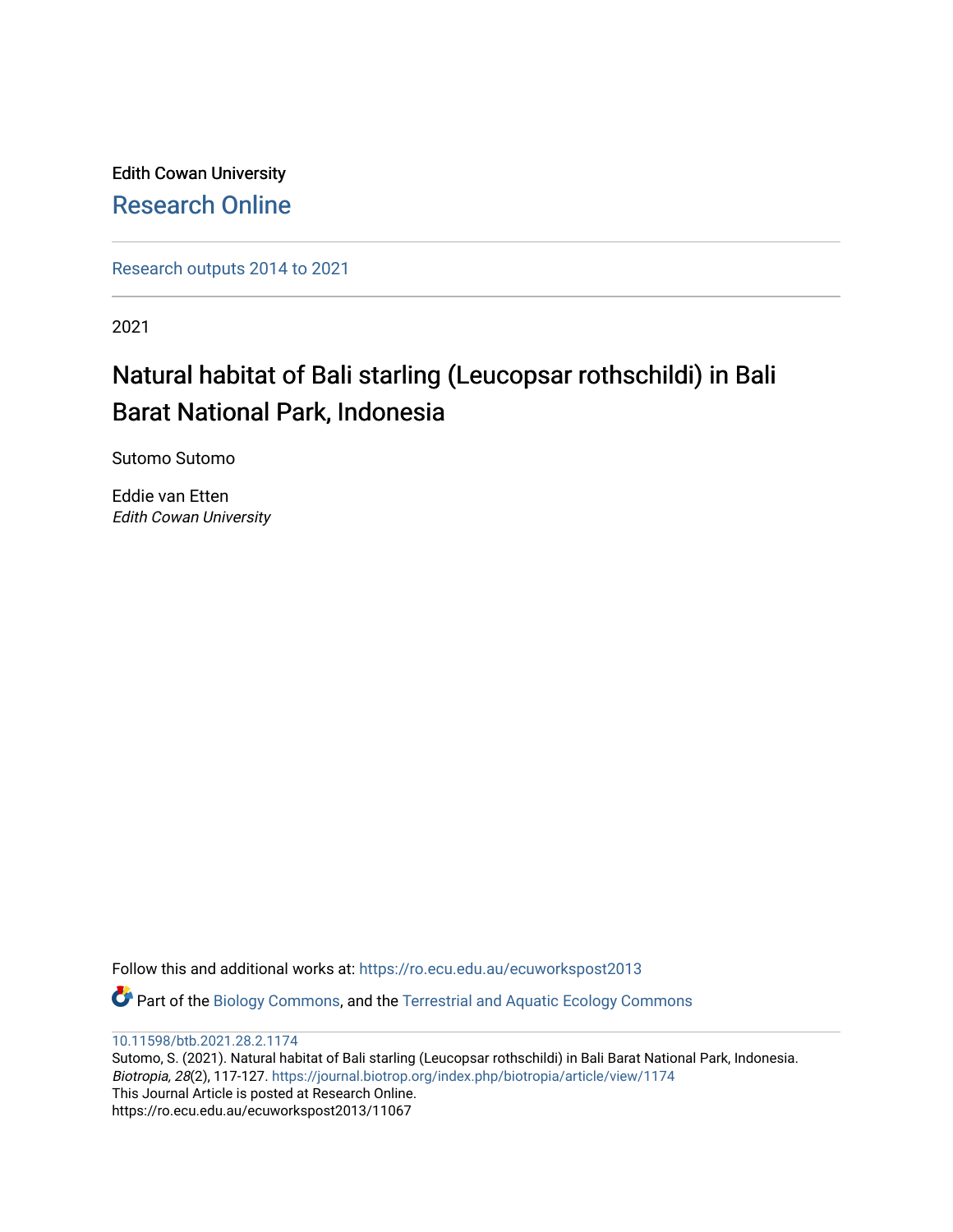## **NATURAL HABITAT OF BALI STARLING (Leucopsar rothschildi) IN BALI BARAT NATIONAL PARK, INDONESIA**

## $SUTOMO<sup>1</sup>$  AND EDDIE VAN ETTEN<sup>2</sup>

*<sup>1</sup>Research Centre for Plant Conservation and Botanic Garden, Indonesian Institute of Sciences (LIPI), Candikuning, Baturiti, Tabanan, Bali 82191, Indonesia <sup>2</sup>School of Science, Edith Cowan University, Joondalup, Perth, Western Australia 6027, Australia*

Received 18 December 2018/Accepted 26 March 2020

#### **ABSTRACT**

The Indonesian tropical savannas and dry forests provide habitats to various endemic wildlife. Unfortunately, a few of these endemic species are now seriously threatened and are red listed in the conservation status of International Union for Conservation of Nature (IUCN). Among these species, the Bali starling or Bali mynah *Leucopsar rotschildi*, locally known as Jalak Bali, is now mostly restricted to the Bali Barat National Park. Given the high extinction risk faced by such species, conservation programs require multidisciplinary approaches that would address both the biological attributes of the species itself and their habitat requirements. Regrettably, for many species, their habitat ecology remains inadequately understood. Hence, this study aimed to: 1. characterize the Bali starling habitat in terms of structure and floristic composition; and 2. document evidences of vegetation cover changes in the Bali Barat National Park. Analysis of remote sensing imagery and field sampling for vegetation attributes were conducted to address these objectives. Normalized Difference Vegetation Index (NDVI) was calculated from Landsat imageries using red and near infrared bands. Tree cover percentage data were downloaded from Vegetation Continuous Fields (VCF) of the University of Maryland's website. Results showed that forest and savanna are the dominant land cover types in the Bali Barat National Park. However, their distribution is somewhat dynamic with changes in vegetation cover and greenness found across the years which increase the cover of woody plants is the general trend. The Bali starling in the Bali Barat National Park is mostly found at or near distinct vegetation boundaries, such as the borders between savanna and forest, savanna and cropland, savanna and shrubland, settlement and cropland and, between forest and shrubland. Although Cekik in Jembrana, Bali and Brumbun Bay in West Bali, as the conservation sites for Bali starling, are both planted with tree species providing shelter and food for Bali starling, the bird has not been seen in the two areas since the 1990s. These results further confirm the importance of examining the habitat patterns of endemic birds within a landscape that are influenced by multiple factors interacting in space and time. Addressing data inadequacy in habitat patterns of endemic species distribution is crucial in developing conservation management strategies. Hence, evaluating the habitat remnants of the Bali starling is vital for its conservation and needed reintroduction and eventual release to its natural habitat.

**Keywords:** Bali starling, habitat suitability, savanna

## **INTRODUCTION**

Tropical savannas and dry forests are important ecosystems which comprise those habitats supporting various endemic wildlife of Indonesia. A few of these species are now under serious threat of extinction and, consequently, have high conservation status according to the IUCN (IUCN 2014), including Banteng (*Bos javanicus*) that is now mostly

confined to the savanna in the Baluran National Park of East Java Province, the Komodo Dragon (*Varanus komodoensis*) which is endemic to the Komodo Islands of East Nusa Tenggara Province, and the endemic Bali starling bird (*Leucopsar rotschildi*) which is now mainly found in the savanna of Bali Barat National Park (BBNP) on the northwest tip of Bali Province. Unfortunately, the rapid and widespread habitat loss and variable management capacities in natural reserves had posed considerable risk to biodiversity (Purwandana *et al.* 2014).

<sup>\*</sup>Corresponding author, email: tommo.murdoch@gmail.com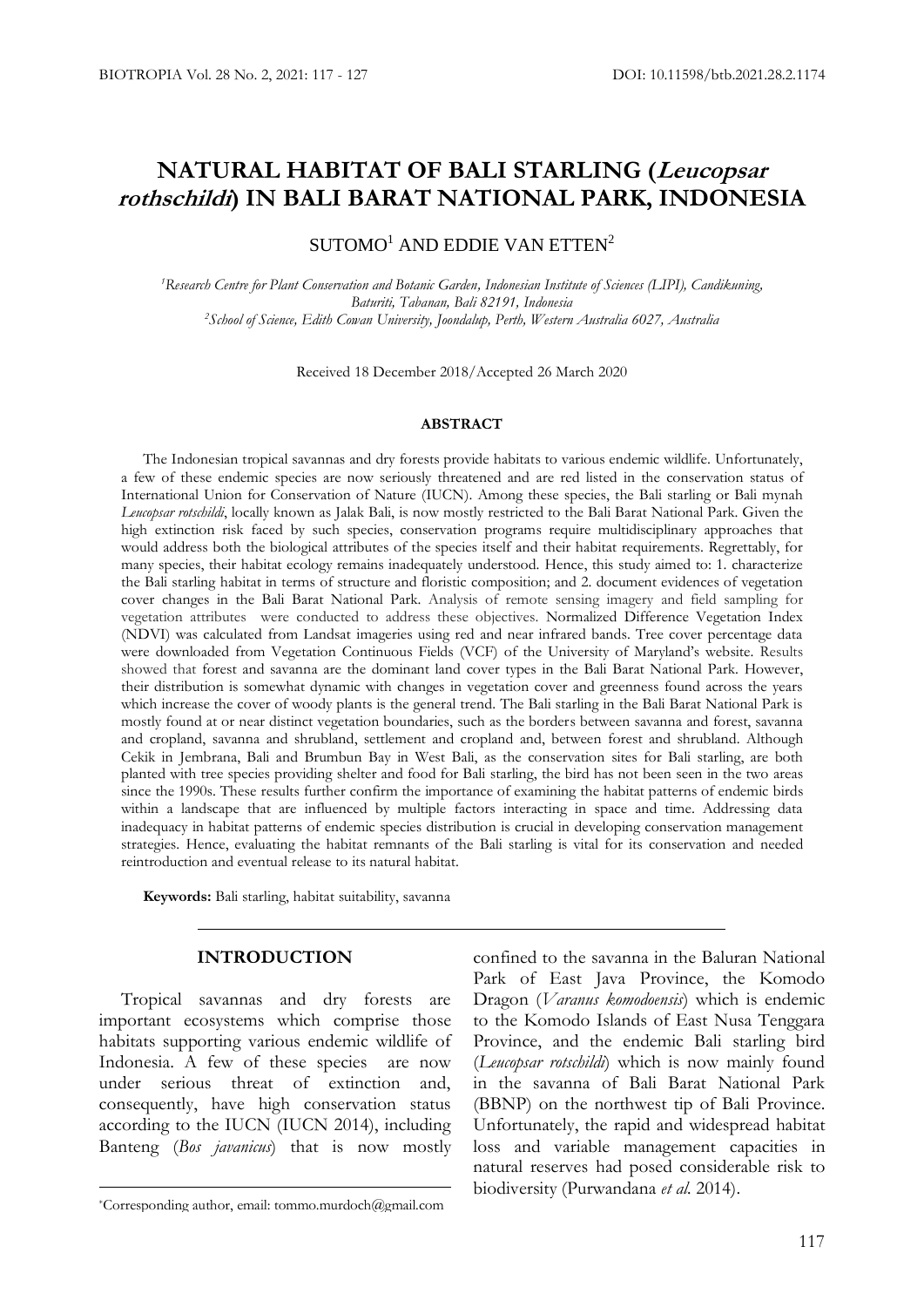The critically endangered Bali starling (*Leucopsar rothschildi*) is the only endemic bird found in Bali. The first Bali starling known to science was collected near Bubunan, Bali and was described by Stresemann (1912). The Bali starling is an attractive aviary bird being largely white, with black wings, tail tips and bare skin of a turquoise-blue color on the lores and behind the eye. On account of its restricted range, extremely small numbers growing in the wild and persistent pressures on the last free ranging birds, the Bali starling is considered critically endangered according to the latest International Union for Conservation of Nature (IUCN) threat categories (IUCN 2014). Habitat destruction and bird capture for the pet trade brought the species to the verge of extinction (van Balen *et al.* 2000). In 1998, estimates showed that less than 20 birds remained in the wild within a small area on the northwest tip of Bali Island within the boundaries of Bali Barat National Park (BBNP) (Collins *et al.* 1998). Although the wild population is near extinction, Bali starlings have been successfully bred in captivity (Collins *et al.* 1998).

The species' original habitat in Bali was described as 'dry savanna and shrub woodlands' and 'tall and dense forest' in the 1920s (van der Paardt 1926), and until this time it was believed to be historically restricted to a narrow belt of dry monsoon climate in Northern Bali and East Java (van Balen *et al.* 2000)**.** From 1920-1960, its range had shrunk to the fire-induced open shrub and savanna woodland, found below an elevation of 150 - 175 masl in the northeast part of the Prapat Agung Peninsular within the BBNP (van Balen *et al.* 2000). Bird distribution and abundance patterns within a landscape are influenced by multiple factors interacting spatially and temporally (Orians & Wittenberger 1991). Habitat structure and floristic composition, such as percentage of canopy cover, tree species diversity and the distribution of specific plant taxa, are known to have significant roles in defining the spatial occurrence of bird species (James & Wamer 1982; Rice *et al.* 1984; Wiens & Rotenberry 1981).

With the high extinction risk faced by such species, intended conservation programs are likely to require multidisciplinary approaches that would address both the biological attributes

and resource requirements of the species, such as their habitat requirements and conditions (Estoque *et al.* 2012). Therefore, habitat evaluation is important in the conservation of Bali starling and its reintroduction and eventual release back to their natural habitat. Moreover, knowledge and better understanding on the potential distribution and habitat suitability of the Bali starling is important in selecting potential sites for future *ex-situ* conservation and breeding programs designed to save this endemic bird from its extinction. Several studies on the Bali starling have focused on the bird itself; ranging from its behavior, reproduction, breeding, genetics, taxonomy, demography and reintroduction, among others (Collins & Smith 1994; Collins *et al.* 1998; De Iongh *et al.* 1982; Dirgayusa *et al.* 2000; Seibels *et al.* 1997; Williams & Feistner 2006). However, studies on the habitat of Bali starling are scarce (Widodo 2014), considering that these habitats are vital to the ongoing maintenance of its viable populations, and yet are also very prone to conversion, disturbances and degradation. Therefore, this study aimed to: 1. describe the current distribution of Bali starling and characterize its habitat structure at the Bali Barat National Park in terms of its plant community structure and composition, and 2. assess the cover and greenness index (NDVI) to quantify the dynamics of vegetation cover in these habitat areas; and 3), assess the degree of recent habitat changes broadly affecting the Bali starling species at Bali Barat National Park (BBNP).

## **MATERIALS AND METHODS**

The Bali Barat National Park (BBNP), located on the northwestern side of Bali, Indonesia, covers around 19,000 ha ( $\sim$  5% of Bali's total land area) comprising 15,588 ha of terrestrial areas and 3,415 ha of marine habitats. A seaport at Gilimanuk is situated on the west of the park. BBNP is also bordered with several villages and can be reached by roads from Gilimanuk and Singaraja, or by using ferries from Ketapang, East Java. Several major habitat types are found in the national park; savanna, mangroves, montane and mixed-monsoon forests, and, coral islands. Bali Barat was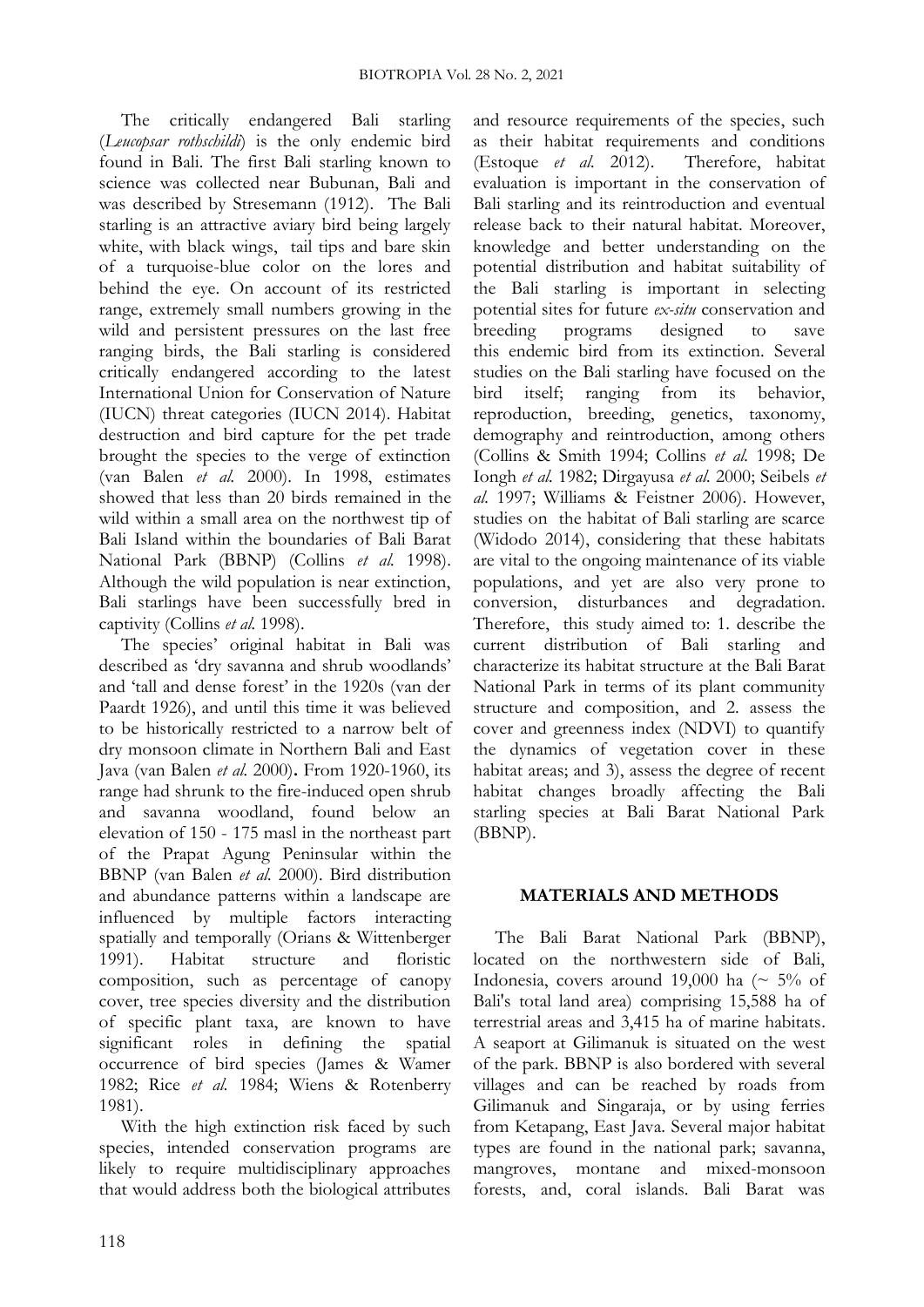designated as a National Park in 1984 based on the Ministry of Forestry decree (No. 096/Kpts-II/1984). The area is predominanly of the latosol soil type, reddish in color, weakly crumbed and sticky when wet although hardened and cracked when dry. The park is topographically varied, ranging from plains near the coast to steep hills and mountains. It has four mountains, namely Prapat Agung, Banyuwedang, Klatakan and Sangiang *(*the highest peak at 1,414 m). Off the coast, four islands are also under the BBNP jurisdiction, namely Menjangan, Burung, Gadung and Kalong Islands. BBNP has a moderate climate seasoned with monthly rains, but higher rainfall occurs during the wet season in December to February. The average annual rainfall ranges from 900 - 1,500 mm and average temperature is at 33°C (Masy'ud *et al.* 2008; Masy'ud *et al.* 2007; Whitten *et al.* 1996).

Reports on the Bali starling population, distribution and their habitat were obtained through the published literature and also via personal communications with BBNP rangers and managers. Data on its local distribution were obtained from De Longh *et al.,* (1982), Whitten *et al.,* (1996), van Balen *et al.*, (2000) and BBNP manager, Wiryawan, (2014, pers.comm.). Based on these studies, the Bali starling occurrence data were divided into three eras of distribution, namely 1984, 1994 and 2010, considering the only 3 years of reliable and accurate surveys done on these years. An overlay analysis of these Bali starling location data was done using Indonesia's topographical/ earth surface map (Rupa Bumi Indonesia/RBI) for the year 2001 (scale 1 : 80,000) obtained from the Indonesian Geospatial Agency (BIG/BAKOSURTANAL). The 2001 land use data was the most recently available. To avoid misalignment, all the data used the same datum and the same map projection within the GIS (WGS 1984-UTM, Zone\_50).

The Vegetation Continuous Fields (VCF) collection contains proportional estimates for vegetative cover types: woody vegetation, herbaceous vegetation, and bare ground. The

product is derived from all seven bands of the MODerate resolution Imaging Spectroradiometer (MODIS) sensor onboard NASA's Terra satellite. This continuous classification scheme of the VCF product may depict areas of heterogeneous land cover better than traditional discrete classification schemes. While traditional classification schemes indicate where land cover types are concentrated, this VCF product is best for showing how much of a land cover such as "forest" or "grassland" exists anywhere on a land surface (DiMiceli *et al.* 2011).

NDVI is an index derived from remotely sensed imagery which can differentiate between vegetation types by showing the difference between near infrared (which is strongly reflected by vegetation) and red light (which is absorbed by vegetation). NDVI is correlated to vegetation biomass, vigour and photosynthetic activity. This index exploits the reflectance patterns of ground elements in the red (R) and near-infrared (NIR) bands of the electromagnetic spectrum to distinguish green vegetation from its background soil brightness, and is calculated as  $(NIR - R)/(NIR + R)$ . NDVI values range from -1 to 1, with positive values representing vegetated areas and negative values representing non-vegetated regions (Sankaran 2001). The NDVI ratio approach usually adopted for land cover change estimation is used here in preference to the more commonly employed post-classification pixel-by-pixel comparison method (Lillesand *et al.* 2008) since it also permits identification of areas where changes in vegetative cover have been significant, but insufficient to cause change in class membership (Sankaran 2001).

In order to generate normalized difference vegetation index (NDVI), a number of Landsat images were used. Landsat images were downloaded from http://earthexplorer.usgs. gov/path 117, row 066. The chosen downloaded images are those with minimal cloud cover percentage by selected scenes with at least image quality level 9 (no errors detected, perfect scene) (Table 1).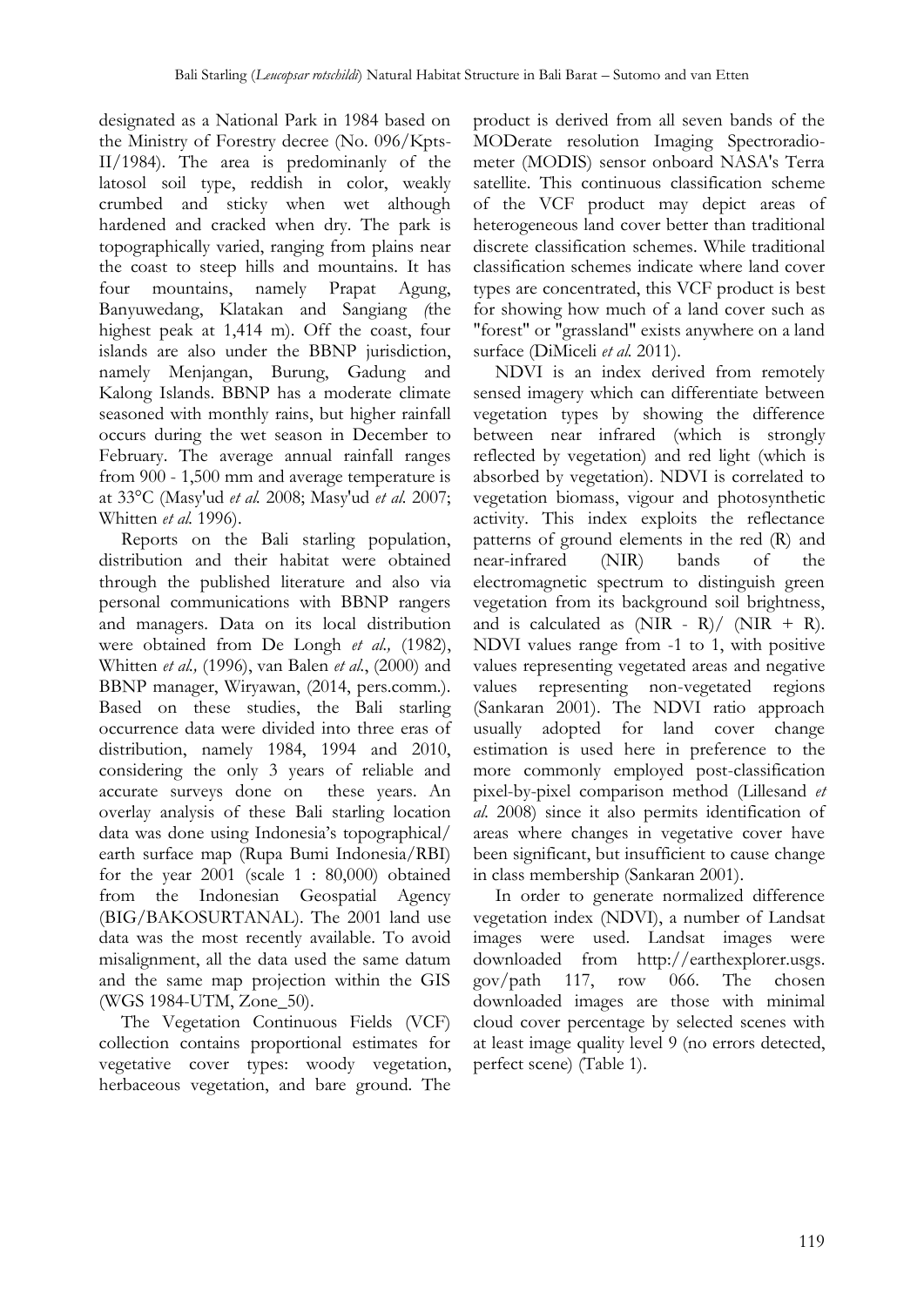| Images | <b>Source</b> | Date acquired | <b>Spatial Resolution</b> | Image quality | Cloud cover |
|--------|---------------|---------------|---------------------------|---------------|-------------|
|        | Landsat 4     | 21/03/1989    | $30 \times 30$ m          |               | 20          |
|        | Landsat 7     | 12/11/1999    | $30 \times 30 \text{ m}$  |               | 8.63        |
|        | Landsat 7     | 31/05/2003    | $30 \times 30$ m          |               | 7.53        |
|        | Landsat 8.    | 11/06/2016    | $30 \times 30 \text{ m}$  |               | 24.99       |
|        |               |               |                           |               |             |

Table 1 Details of downloaded images for NDVI analysis

NDVI was generated using the NDVI feature in ArcMAP (ArcGIS 10.1) image analysis toolbar. Band 1, 2, 3, and 4 were chosen for Landsat 4 and 7, whereas band 2, 3, 4, and 5 were chosen for Landsat 8 as input images in ArcMAP which represent the blue, green, red and near infrared (NIR) bands. By choosing the image analysis tab, all the bands layers were merged into one composite layer and then the RGB (Red-Green-Blue) channels were adjusted to show just the NIR, red and green bands to extract the NDVI values. Once NDVI images were generated, different levels of a green color scheme was applied for easier interpretation. These NDVI values must be used carefully as they represent only one time in the chosen years (due to the limited availability of good images for the chosen years) and as these will mainly reflect recent rainfall, especially in terms of groundcover. Then the data points for the 1984, 1994 and 2010 Bali starling locations were overlaid on the NDVI images from different years (1989, 1999, 2003 and 2016). These years were chosen because these years were the closest years to the years of Bali Starling location (as clear image of the exact years of Bali Starling location cannot be found). The mean and SD from nine pixel values surrounding the exact coordinate locations of the Bali starling was then calculated from the NDVI images. Changes in mean NDVI of starling locations between different years were tested for significance using ANOVA in SPSS and, when significant differences were detected, a post-hoc test was performed.

From 1979 to 1994, the Bali starling was regularly observed in Brumbun Bay, West Bali. From 1995 to 2009, no survey was done in the area, therefore no Bali starling data were obtained from these locations. In 2010, the surveys conducted by BBNP has recorded Bali starling population in this location again. At another site, Cekik in Jembrana, West Bali, the Bali starling was also observed during the period 1979-1994, but in the 2010 survey, BBNP did not find the starling in the area. Fieldwork was again conducted in November 2014 in these two locations, namely Cekik and Brumbun, and these areas were cross-checked with a fire map based on MODIS burned areas produced from year 2000 to 2013 to obtain information on fire history. However, no fire occurred at these localities. The Landsat imagery during this period also confirmed that no major fires occurred at BBNP.

During the dry season in September to November 2014, ten sampling plots of 50 x 50 m were established randomly in each savanna sites (Cekik and Brumbun). In each of the 50 x 50 m plots, smaller plots of 5 x 5 m were nested randomly. Inside the 50 x 50 m plot, all the tree species  $\geq 10$  cm diameter at 1.3.m height (dbh) were identified, measured and recorded. In the smaller-nested plots, all the groundcovers species were noted (grasses, herbaceous and ferns) and their coverages were estimated. Species in each site were identified in the field where possible and a field herbarium was created for easier identification at the species level during subsequent field works. The identification was assisted by personnel from herbarium Bogoriense and herbarium Baliensis of the Indonesian Institute of Sciences (LIPI) who used flora books such as the "Flora of Java" (Backer & van den Brink 1963), "Mountain Flora of Java" (van Steenis 1972), "Weeds of Rice in Indonesia" (Soerjani *et al.* 1986), " Ecology of Java and Bali" (Whitten *et al.* 1996) and "Ecology of Nusa Tenggara and Maluku" (Monk *et al.* 2000) and names were standardized based on the Plant List (www.theplantlist.org).

The Importance Value Index or IVI (Kent 2011; Kent & Coker 1992) was calculated for each species in each plot to understand the structure and plant community composition of each savanna. IVI was used to describe the quantitative structure of the community (Curtis & McIntosh 1950; Kent & Coker 1992). This value represents the contribution of a species to the community in terms of the number of plants within the quadrats (density), its contribution to the community through its distribution (frequency), and its influence on the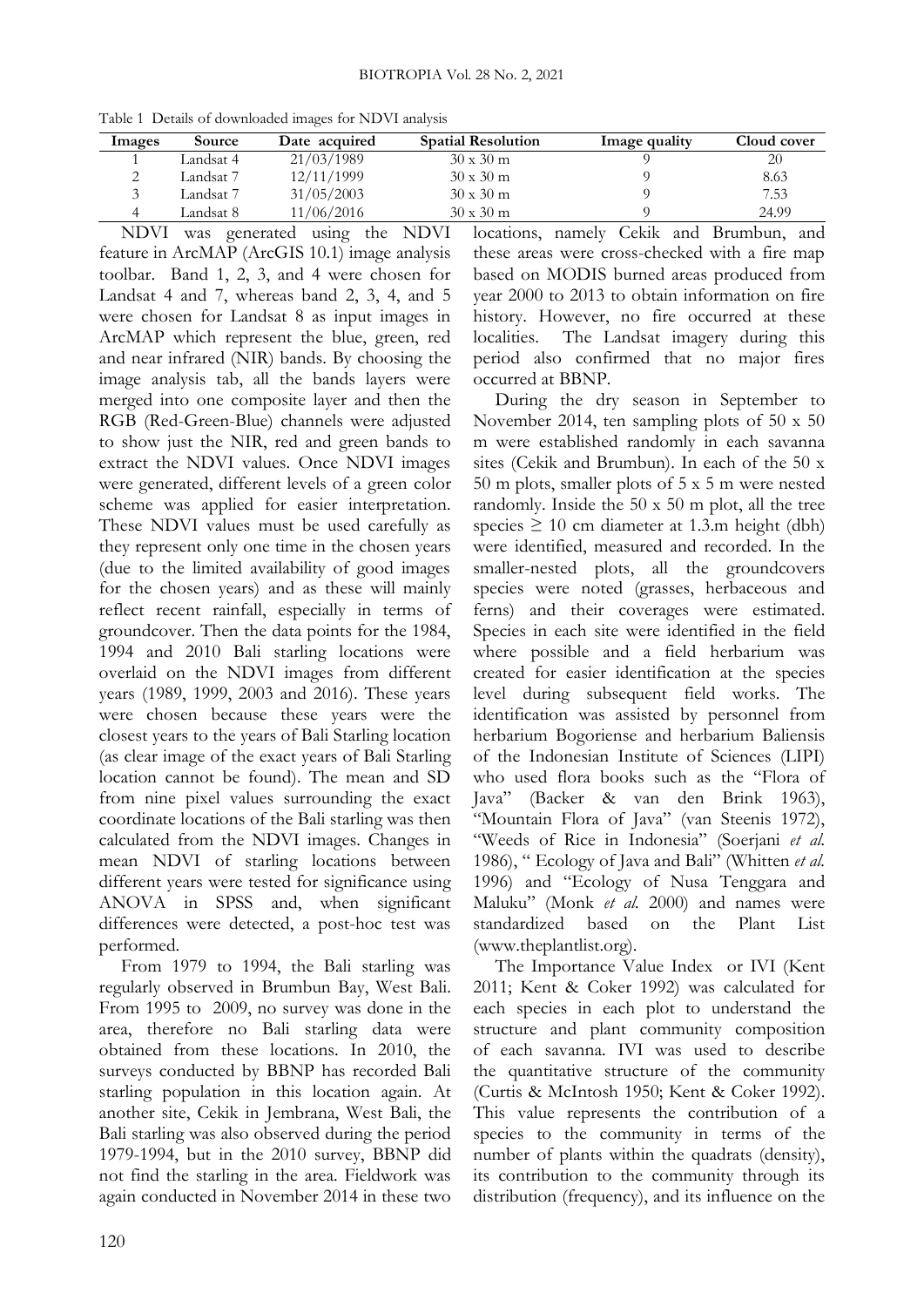other species through its dominance. The Importance Value Index was calculated for each tree species and ground cover in each of the study sites.

The differences in plant community composition between Brumbun and Cekik savanna were tested using abundance data (cover). The data were square-root transformed prior to constructing a resemblance matrix based on the Bray-Curtis similarity index (Valessini 2009). A Non-metric Multidimensional Scaling (NMDS) ordination diagram was then generated based on the resemblance matrix. The difference in species composition between savannas was then tested for significance using one-way ANOSIM (analysis of similarity). The RANOSIM statistic values, generated by ANOSIM, are a relative measure of separation of the *a priori* defined groups. A zero (0) value indicates that no significant difference existed among the groups, and one (1) value indicates that all samples within groups are more similar to one another than any samples from different groups (Clarke 1993). This multivariate analyses made use of the PRIMER v.6 package (Clarke & Gorley 2005).

## **RESULTS AND DISCUSSION**

Based on the bird observations analysis, the starling is mostly found in a relatively open vegetation (such as savanna and open shrubland) and along their boundaries with other vegetation types in the Bali Barat National Park (BBNP) (Fig. 1). This confirms the reports of (De Iongh *et al.* 1982; Dirgayusa *et al.* 2000). Based on the BBNP manager's report, the bird was observed at or near the ecotones between savanna and forest, savanna and cropland, savanna and shrub land, settlement and cropland, and finally, the forest and shrubland.

This report is supported by the NDVI analysis for the three-year record of the species locations in 1984, 1994 and 2003 which showed a shift in the preferred habitat of the Bali starling from primary forest habitat in the 1980s to more open vegetation areas including, but not limited to, dry forest/monsoon forest, secondary forest and savanna (Fig. 2). These results further confirmed those of van Balen *et al.* (2000) that the Bali Starling range on Bali Island has shrunk to the fire-induced open shrub and savanna woodland below elevations of 150-175 m in the northeast part of the Prapat Agung Peninsular of the Bali Barat National Park.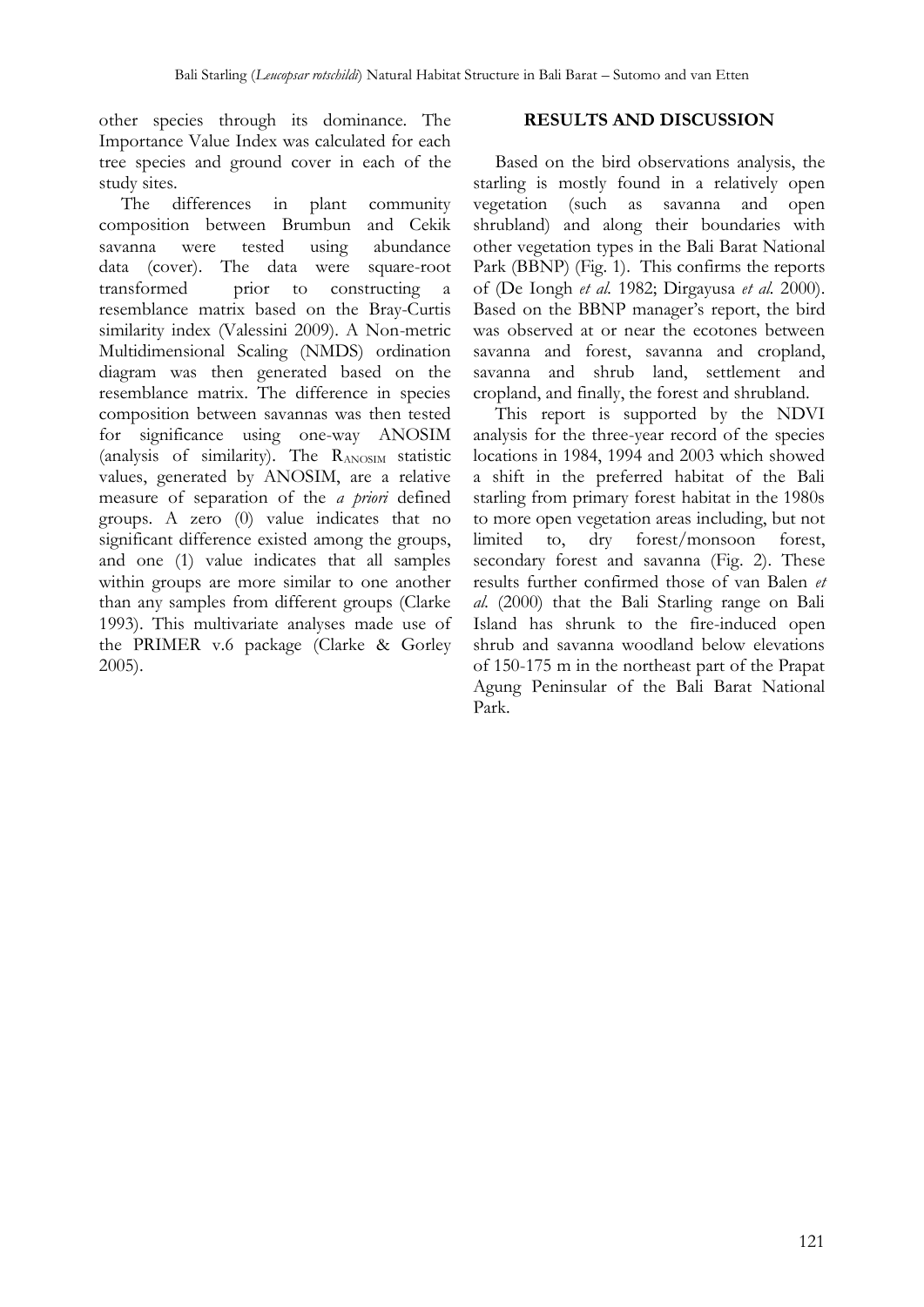

Figure 1 Overlay of Bali Starling occurences with the 2001 Land Use map of Bali Barat National Park Notes: 'Sawah tadah hujan' refers to a rain fed paddy field. 'Sawah irigasi' refers to irrigated paddy field.



1984

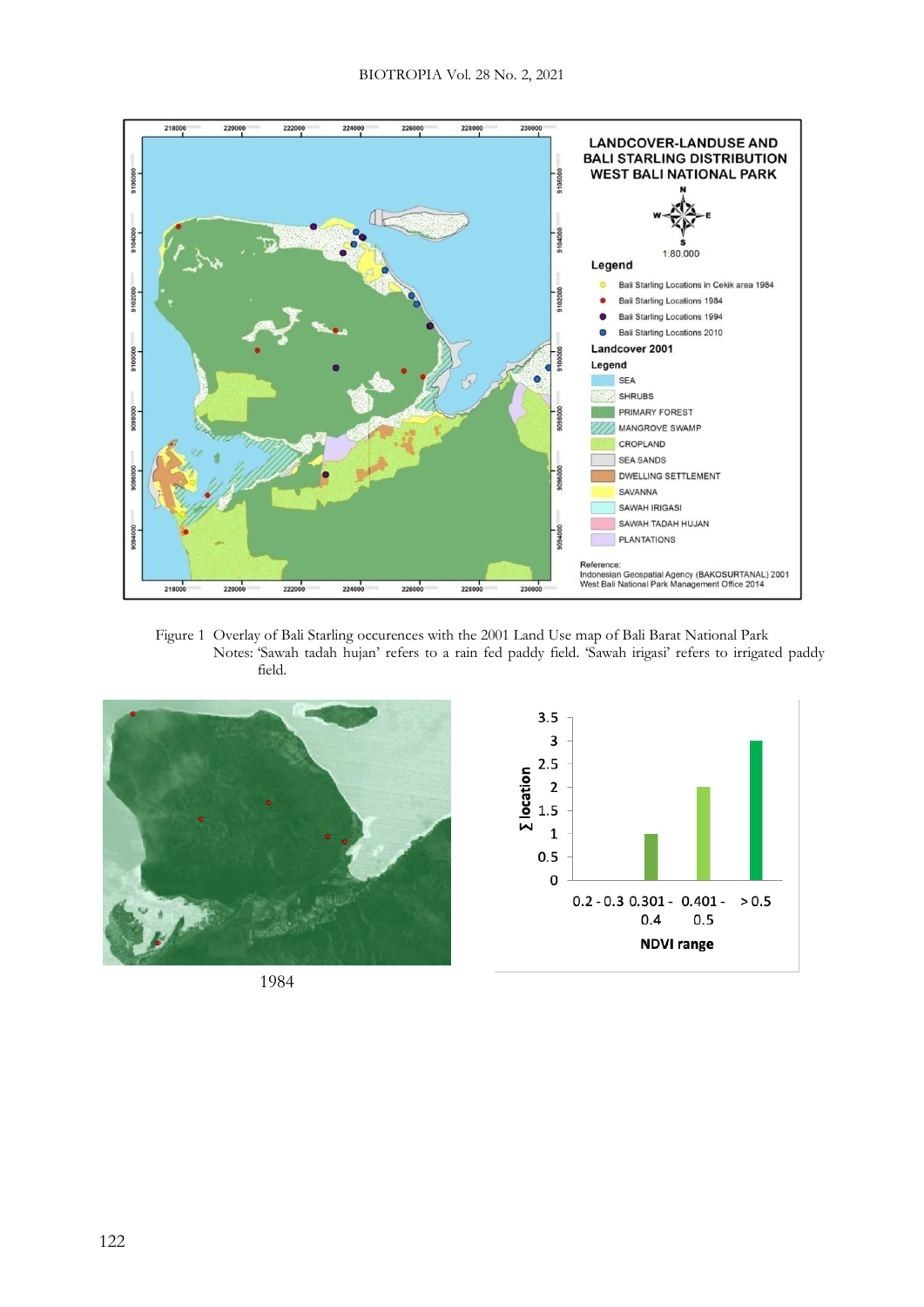

2010



This apparent shift in the habitat preference of Bali starling is likely to have been influenced by several interacting factors, primarily, the lack of fire in the BBNP. Changes in fire regime has resulted in the presence of more shaded habitat as very little grasslands/savannas have become available. Secondly, the increased human population and associated infrastructure and land use (dwellings, roads, croplands) in the areas adjacent to BBNP, that led to a decreasing available habitat for the Bali starling. The Cekik-Gilimanuk area has experienced a major increase in human-dominated land uses, mainly through conversion of savanna. Accounts of the local inhabitants indicate that the conversion of

monsoon forest to agricultural land had a negative impact on Bali starlings (van Balen *et al.* 2000). Lastly, the shift in habitat preference is perhaps due to changes in plant species composition and vegetation structure (which is also related to the lack of fire) which has affected the Bali starling utilization of plants for food and nesting.

Some 22 plant species belonging to 14 families were recorded in the two savannas. At Cekik 10 species belonged to eight families, whereas at Brumbun 20 species were from 12 families. Significant differences were observed using the Bray-Curtis species similarity index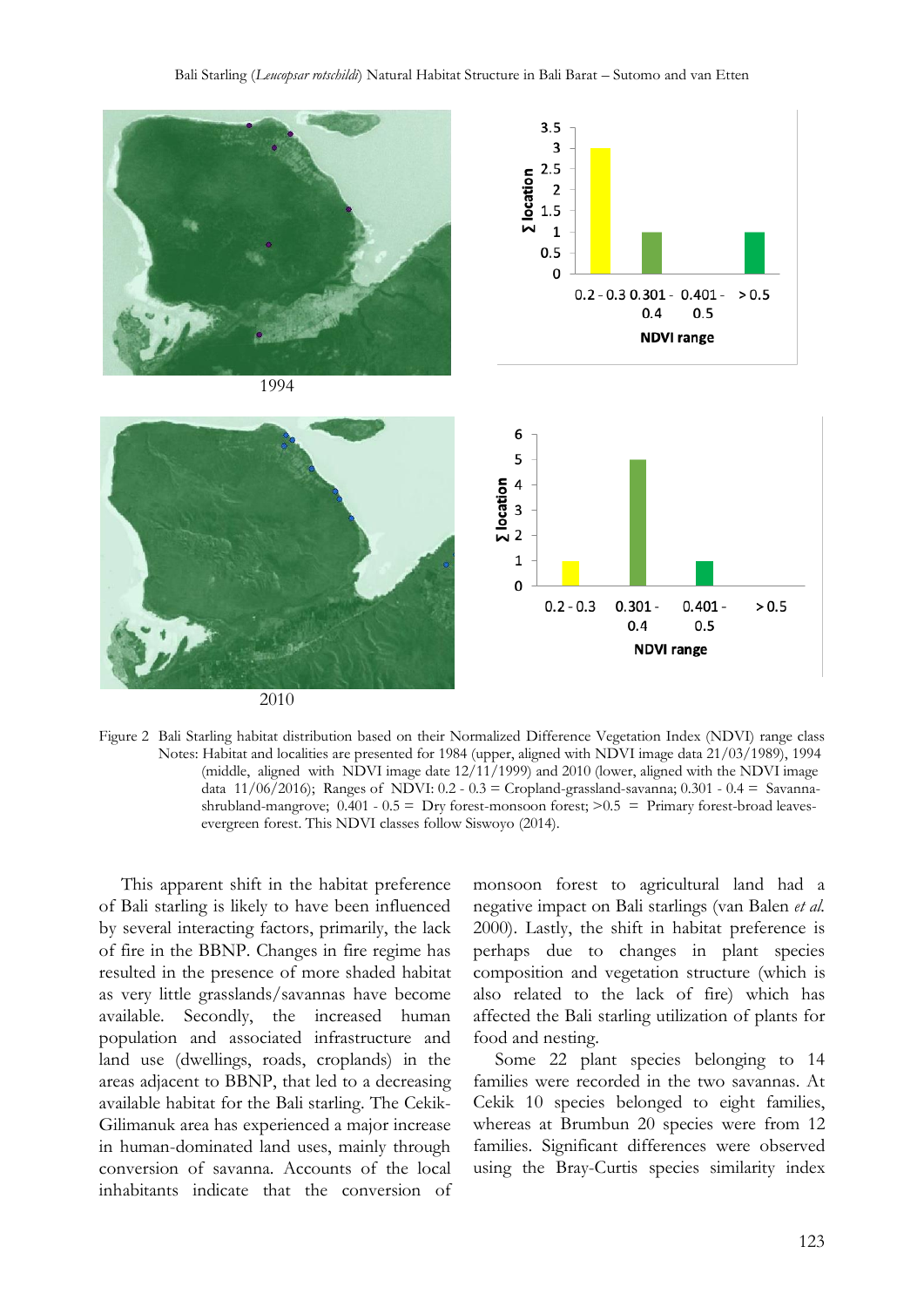between the savanna sites  $(R_{\text{ANOSIM}} = 0.228)$ ; P<0.003) (Fig. 3).

Eight species were present in both savannas (Cekik and Brumbun sites) namely *Chromolaena odorata, Lantana camara, Desmodium laxiflorum, Grewia eriocarpa, Bridelia stipularis, Cynodon dactylon, Calamagrostis australis*, and *Ziziphus mauritiana* (synonym *Z. jujuba*). Using the Shannon-Wiener species diversity index, no significant difference (P>0.05) was observed between Brumbun and Cekik, however species richness was significantly different (P<0.05) between the two savannas (Fig. 3). Brumbun had more species than Cekik.

Plant species composition was categorized based on their different uses by the Bali starling, namely: food, shelter (nesting) or a combination of both (Table 2). As plant-food source, Cekik has generally higher cover. Six species used as a food source for Bali starling were *Ziziphus mauritiana, Grewia eriocarpa, Schleichera oleosa, Streblus asper, Azadirachta indica*, (tree species) and *Lantana camara* (herbaceous). Two species, *Borassus flabellifer* (Arecaceae) and *Acacia leucophloea* (synonym *Vachellia leucophloea*) (Fabaceae), were both used for shelter. The latter (*A. leucophloea*) was also utilized as a food source (combined). Some of the plant species used, *S. oleosa* and *B. flabellifer*, were present only in Cekik whereas *S. asper, A. indica* and *A. leucophloea* were found only in Brumbun. Some plant species were present in both of the locations such as *Z. mauritiana, G. eriocarpa* (tree species) and the invasive exotic climber *L. camara* (Table 2).



Figure 3 Non metric Multi Dimensional Scaling (NMDS) ordination based on the Bray-Curtis Similarity Index on plant species abundance and composition between Brumbun and Cekik savanna areas at Bali Barat National Park

Table 2 Plant species used by Bali starling at the sampling sites (Brumbun and Cekik) in Bali Barat National Park

| <b>Species</b>       | Family     | <b>Habitus</b> | Usage       | Found at and IVI                    |
|----------------------|------------|----------------|-------------|-------------------------------------|
| Ziziphus mauritiana  | Rhamnaceae | Tree           | Food        | Cekik $(32.5)$ and Brumbun $(32.5)$ |
| Grewia eriocarpa     | Malvaceae  | Tree           | Food        | Cekik (16.25) and Brumbun (16)      |
| Schleicera oleosa    | Fabaceae   | Tree           | Food        | Cekik (16.25)                       |
| Borassus flabellifer | Arecaceae  | Tree           | <b>Nest</b> | Cekik (61.25)                       |
| Streblus asper       | Moraceae   | Tree           | Food        | Brumbun (16)                        |
| Azadirachta indica   | Meliaceae  | Tree           | Food        | Brumbun (16)                        |
| Acacia leucophloea   | Fabaceae   | Tree           | Nest, food  | Brumbun (16)                        |
| Lantana camara       | Asteraceae | Herb           | Food        | Cekik $(26.14)$ and Brumbun $(9.8)$ |

The Bali starling was not observed in Cekik since the mid 1990s, although this area has plant species (*Schleicera oleosa* and *Borassus flabellifer*) that are known to provide shelter and food for the bird (Widodo 2014). Unlike similar areas, i.e., Brumbun with its *Acacia leucophloea*, that have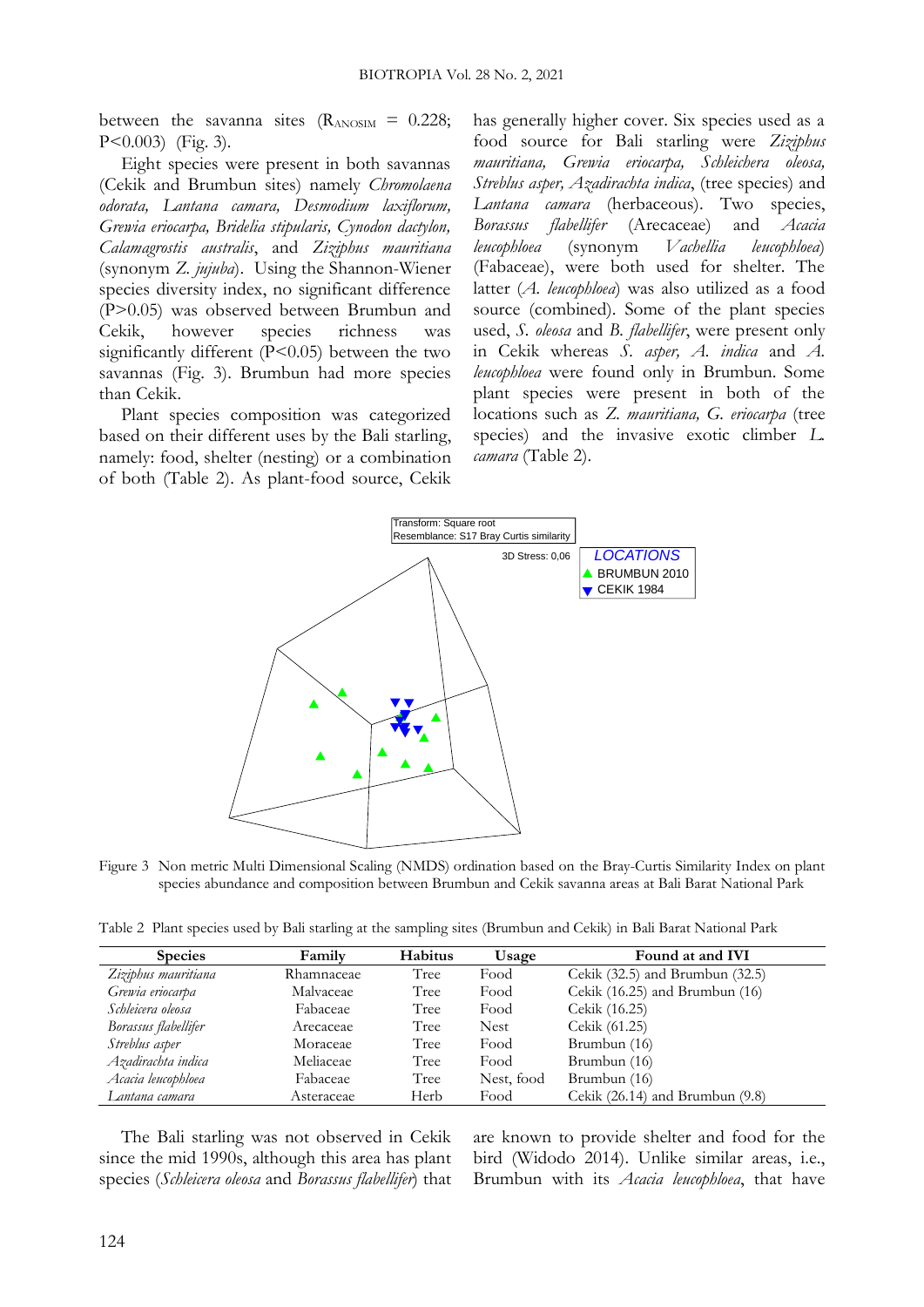been successfully re-colonized by Bali starling in recent times. This is probably related to several factors like plant species diversity and richness, increases in human habitation that might have led to the decrease in plant species richnessdiversity as well as the increasing risk of poaching. Plant species in Brumbun is richer compare to Cekik. Different species of tree dominate in Cekik and Brumbun however, the composition of the groundcover between the two locations was relatively similar where exotic invasive species such as *Chromolaena odorata* and *Lantana camara* dominate the understory. However, the Bali starling habitat in the late 1990s were open woodlands which were dominated by *A. leucophloea* trees with an undergrowth of *L. camara* and *C. odorata* shrubs, and *Imperata cylindrica* grass, and intersected by moister and more densely forested valleys with dominant trees of *Grewia eriocarpa*, *Vitex pubescens*, *B. flabellifer* and *Schoutenia* ovata (van Balen *et al.* 2000). This vegetation type might, however, be sub-optimal habitat for the Bali starling and the bird might have been driven there by poaching pressure (van Balen *et al.* 2000). In West Java, a relatively low bird species diversity on the southern Bandung (urbanized areas) was attributable to humans (Fardila & Sjarmidi 2012). Land use and other aspects of the environment were interrelated to such an extent with bird communities distribution in North Bandung, West Java (Fardila & Sjarmidi 2012). In other studies, bird species richness was significantly higher in natural than in urban habitats in Spain (Palomino & Carrascal 2006).

One factor in the decline of the Bali starling have been the conversion of savanna and forests to non-native tree plantations, crop land and villages (Collins & Smith 1994). This was clearly observed in the Cekik area. The absence of the Bali starling in Cekik might also be due to land use changes (fragmented landscape) and the increasing human presence in the area. Cekik is located near Gilimanuk, a busy port of Bali that connects the island with Java Island. Whereas Brumbun, is located on the Prapat Agung Peninsula, a more remote area of the national park located near the ranger's outpost in the northern tip of the national park. In fragmented landscapes, species persistence depends on their ability to use different habitats, so that less suitable habitats may still favour the connectivity

of the most suitable habitats in the landscape (Calviño-Cancela *et al.* 2012). Remaining fragments of native habitats such as forests are often surrounded by a matrix of modified seminatural habitats, such as tree plantations and croplands, which can still provide habitat for species associated with natural forests (Lindenmayer & Hobbs 2004). In Spain, fragmented land, eucalypt plantations has lower species diversity than native forest, but eucalypt plantations provide habitat for species typical of shrublands when young, but do not contribute significantly to the maintenance of the understory biodiversity associated with native forests (Calviño-Cancela *et al.* 2012). Both locations, Cekik and Brumbun, provide suitable habitats for Bali starlings, although Cekik is decreasing into a savanna-forest size, it is more open and more human-populated. Most of the bird's former habitat has been converted into coconut and kapok plantations, and human settlements. Cekik ability to provide habitat for the species, the relatively similar species richness with Brumbun, and the distribution of specific plant taxa that influence the availability of shelter, feeding and breeding resources (*Ziziphus mauritiana, Grewia eriocarpa, Schleicera oleosa,* and *Borassus flabellifer*), distinctly contribute to their importance for Bali starlings.

Poaching is the major threat to Bali starlings. In the 1960s, the birds were trapped intensively to provide the demands of Indonesian, American and European private aviculturists. In 1966, the IUCN listed the species as endangered (Collins & Smith 1994). The Indonesian government responded with the 1971 law prohibiting the hunting, capture and export of the bird (van Balen *et al.* 2000). However, poaching has continued in spite of efforts to increase patrols by the park rangers (Collins & Smith 1994; Dirgayusa *et al.* 2000). In the Bali Barat National Park, specifically in Cekik, the local rangers often encountered illegal poachers checking the handcrafted "pigeon holes" made by the Bali Barat Management to facilitate the survival of post-captivity bred starlings that were recently released in the area.

This study further confirmed the importance of examining habitat characteristics and dynamics of endemic birds within landscapes that are influenced by multiple factors interacting in space and time (Fardila & Sjarmidi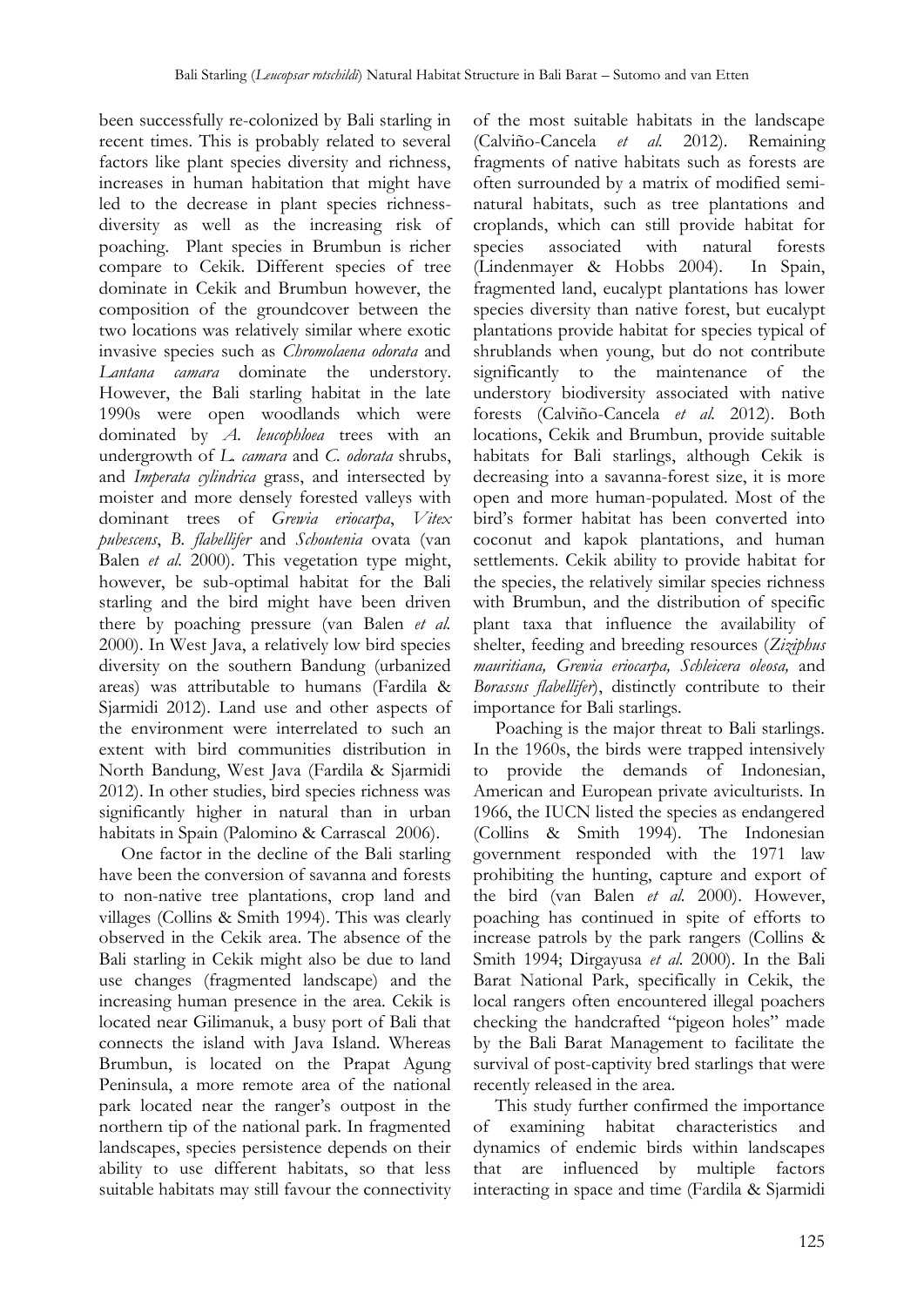2012; Orians & Wittenberger 1991). Habitat structure and floristic composition, such as percent canopy cover, tree species diversity and the distribution of specific plant taxa, are known to exhibit a significant role in defining bird species' occurrences in space (James & Wamer 1982; Rice *et al.* 1984; Wiens & Rotenberry 1981).

#### **CONCLUSION**

In summary, this study suggests that both forest and savanna are important land cover types and habitat for Bali starling at Bali Barat National Park considering that the changes in the relative proportions of these types, as well as availability of ecotones between them, are likely to be particularly important for this species. The increase in woody plant cover in the remaining savannas of northern BBNP, which may reflect a lack of burning in the area where the Bali Starling is known to currently occur, is therefore of primary concern. In Cekik, it is suggested to intensify protection efforts and, where feasible, to restore the native species of Bali starlings to its best or much improved conservation stautus.

#### **ACKNOWLEDGMENTS**

The authors would like to thank Edith Cowan University and Rufford Foundation for funding this research. Special gratitude for Wiryawan who had provided permission to conduct this research at Bali Barat National Park and his tremendous assistance during the research. Special thanks are also extended to I Ketut Sandi and I.B.K. Arinasa from Bali Botanical Garden for plant sample identification. The authors agreed that each author contributes equally to the paper.

## **REFERENCES**

- Backer CA, van den Brink RCB. 1963. Flora of Java. Leiden (NL): The Rijksherbarium.
- Calviño-Cancela M, Rubido-Bara M, van Etten EJB. 2012. Do eucalypt plantations provide habitat for native forest biodiversity? For Ecol Manag 270:153-62.
- Clarke KR. 1993. Non-parametric multivariate analyses of changes in community structure. Austral Ecol 18:117-43.
- Clarke KR, Gorley RN. 2005. PRIMER: Plymouth Routines In Multivariate Ecological Research. Plymouth (GB): PRIMER-E Ltd.
- Collins MS, Smith TB. 1994. Post Release Behaviour and Movements of the Bali Mynah (*Leucopsar rothschildi*). In: AFA Watchbird pp. 31-6. AFA Species Survival Plan, USA.
- Collins MS, Smith TB, Seibels RE, Putra I. 1998. Approaches to the reintroduction of the Bali Mynah. Zoo Biol 17:267-84.
- Curtis JT, McIntosh RP. 1950. The interrelations of certain analytic and synthetic phytosociological characters. Ecology 31:435-55.
- De Iongh HH, Komara A, Moeliono M, Soemarto P, Soebrata S, Spliethoff PC, Sunarja IS. 1982. A survey of the Bali mynah *Leucopsar rothschildi* Stresemann 1912. Biol Conserv 23:291-5.
- DiMiceli CM, Carroll ML, Sohlberg RA, Huang C, Hansen MC, Townshend JRG. 2011. Annual Global Automated MODIS Vegetation Continuous Fields (MOD44B) at 250 m Spatial Resolution for Data Years Beginning Day 65, 2000 2010, Collection 5 Percent Tree Cover. Maryland (US): University of Maryland.
- Dirgayusa I, Adi Putra I, Prins HHT. 2000. Status and distribution of the endemic Bali starling *Leucopsar rothschildi*. Oryx 34:188-97.
- Estoque RC, Estoque RS, Murayama Y. 2012. Prioritizing Areas for Rehabilitation by Monitoring Change in Barangay-Based Vegetation Cover. ISPRS Int J Geo-Inf 1:46-68.
- Fardila D, Sjarmidi A. 2012. Bird distribution along environmental gradients in North Bandung, West Java. Proc Soc Indon Biodiv Intl Conf 1:190-8.
- IUCN. 2014. The IUCN Red List of Threatened Species. International Union for Conservation of Nature. Cambridge (GB).
- James FC, Wamer NO. 1982. Relationships between temperate forest bird communities and vegetation structure. Ecology 3:159-71.
- Kent M. 2012.Vegetation description and data analysis: A practical approach. First Ed. Chichester (GB): John Wiley & Sons, Ltd. 438p.
- Kent M, Coker P. 1992. Vegetation description and analysis: A practical approach. New York (US): John Wiley & Sons, Ltd.
- Lillesand TM, Kiefer RW, Chipman J. 2008. Remote Sensing and Image Interpretation. New York (US): John Wiley & Sons, Ltd. 756p.